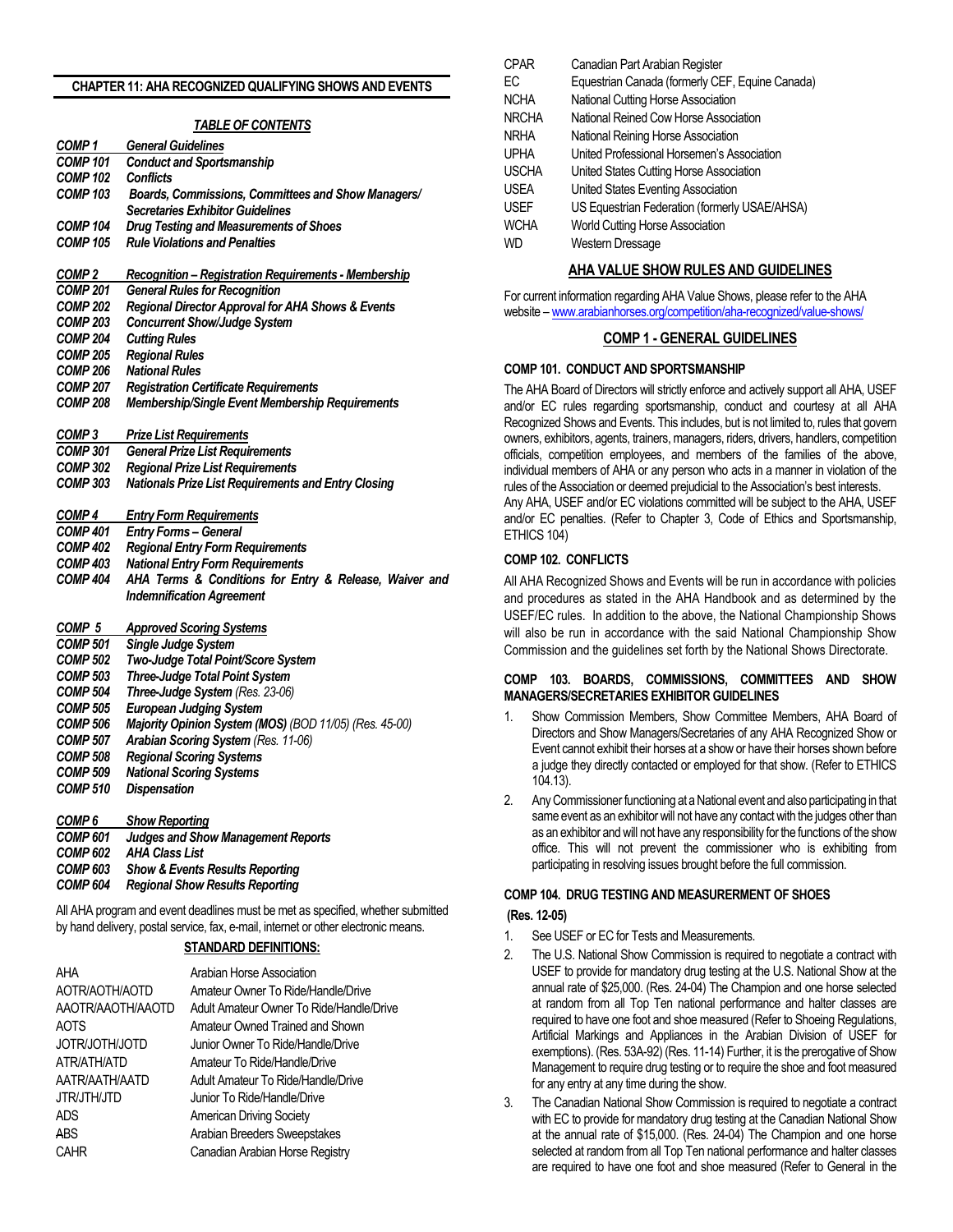Arabian Division of EC for exemptions). (Res. 53A-92) (Res. 11-14) Further, it is the prerogative of Show Management to require drug testing or to require the shoe and foot measured for any entry at any time during the show.

## **COMP 105. RULE VIOLATIONS AND PENALTIES (BOD 8/02)**

- 1. Membership, registration and other rule violations will subject the violator to be disqualified. AHA membership and qualifications are required for Regional and National Championship classes.
- 2. In the event of any rule violation which necessitates a disqualification of any entry, a notice of disqualification for that entry will be sent to that Show Management and those parties involved.
	- a. Show Management at Qualifying and Regional shows will be required to collect for redistribution: trophies, prizes, ribbons and monies won. In addition, the disqualified exhibitor(s) will be directed to pay to Show Management a fee of \$50 per horse in conjunction with these penalties. For National Shows, the disqualified exhibitor(s) will be directed to pay Show Management a fee of \$200 and return all awards and prize money awarded. (Failure to pay within 30 days of notice will subject all parties involved to the Suspension Rules of AHA).
	- b. Corrections to the results will be made by AHA upon notification. Show management must correct their results by moving up the placings and forwarding the corrected results within 30 days of notice to all associations that require them.

## **COMP 2 -**

### **RECOGNITION - REGISTRATION REQUIREMENTS - MEMBERSHIP**

### **COMP 201. GENERAL RULES FOR RECOGNITION**

### **ALL AHA RECOGNIZED SHOWS**

- 1. Any Member Organization, non-affiliated entity or individual may request a Show/Event to be recognized by AHA and if recognized, the appropriate results will be recorded by AHA.
	- a. Horse shows and events must obtain AHA Show Recognition in order for exhibitors to earn qualifications and be eligible for AHA programs. **Exception:** see COMP 201.2.b.
	- b. All competitions and classes are to be conducted in accordance with the rules of AHA and the USEF or the EC, whichever shall prevail.
- 2. Application forms must be obtained from the AHA office or the AHA website. Contact the Regional Director to inquire as to potential conflicting show dates.
	- a. A completed AHA Show Application and applicable fees must be sent to the AHA office. The fees for AHA Recognition are \$125.00 (nonrefundable) plus \$5.00 per horse entered (payable in U. S. Funds), to be remitted with show results.
	- b. Only results from shows and events recognized by AHA will be eligible for National and Regional qualifications or programs sponsored or established by AHA. (**Exception**: Dressage, Western Dressage, Working Hunter, Jumper, Hunter Hack, Eventing/Trials, Combined Driving, Carriage Pleasure Driving, Dressage Driving, Reining, Working Cow, Reined Cow and Cutting refer to AHA Open Qualifying Competition Chapter 15). (BOD 3/15)
- 3. USEF/EC recognition must be received before the show or event or the AHA Show Number will be invalid. (**Exception**: AHA Value Shows)
- 4. All shows are encouraged to receive USDF recognition for the Dressage classes. Contact USDF for more information: United States Dressage Federation, Inc call (859) 971-2277.
- 5. No AHA recognition will be given to shows or events which have unpaid dues, fees, or fines owing to AHA. (Refer to Suspension Rules, Chapter 4)
- 6. Regardless of geographical location the show sponsor shall be the financially responsible club, organization or individual. (Res. 32-08)
- 7. No show can be called All-Arabian if it has included any other breed, with the exception of Half-Arabian or Anglo-Arabian.
	- a. Any AHA Member Organization which promotes any breed other than Arabian, Half-Arabian, or Anglo-Arabian in an All-Arabian Show is subject to the revocation of its charter. (Res. 67-89)
- b. The inclusion of Arabian Division classes in a competition offering divisions for other breeds does not constitute promoting another breed.
- 8. An individual acting in the capacity of either manager or secretary is required to have an active individual AHA Membership at the time of recognition through the completion of the show results at the AHA office. If at any time the show manager or secretary does not meet this requirement, the show sponsor will automatically be billed for the AHA Membership(s). Additionally, it is recommended that shows use extreme care in the selection of the manager and secretary. A thorough knowledge of the AHA rules is essential for a person serving in either capacity. (BOD 5/09)
- 9. At least three weeks prior to the start of an AHA Recognized Show or Event, a Certificate of Insurance must be furnished to the AHA office. It should be effective for each day of the competition naming AHA as added insured to the general liability policy with minimum limits of \$1,000,000 for bodily injury and property damage. The general liability policy shall not contain an exclusion of claims from show participants. (EC 7/12)

### **COMP 202. REGIONAL DIRECTOR APPROVAL FOR AHA SHOWS & EVENTS**

- 1. Upon receipt of the AHA Show Application, Regional Director approval will be requested from the Region for which the show is located.
	- a. The Regional Director can intercede to resolve date conflicts and take action to deny approval.
	- b. Regional Directors and AHA give AHA Member Organizations first consideration for show recognition provided the show has applied for recognition prior to **August 1** of the year before the show takes place. Non-affiliated organizations which have had an established date for an All-Arabian Show for five years or more shall be given the same priority consideration as the AHA Member Organizations. (Res. 26-83)
	- c. Shows which have had previous recognition from AHA shall be automatically recognized if the application meets the following criteria:
		- 1) Show must be applying for the same dates (or same weekend/week/etc.) as the previous year.
		- 2) Show must be held at the same grounds as the previous year.
		- 3) Show must maintain same AHA/USEF/EC rating as the previous year.
		- 4) Show must be sponsored by the same organization as the previous year.
		- 5) COMP 205.5 must be adhered to.

Any show not meeting the above criteria will be sent to the appropriate Regional Director(s) for approval. Regional Directors must notify the AHA office in advance of any show they wish to review before automatic recognition occurs. Nonresponse for more than 10 days by a Regional Director will constitute an automatic approval. (BOD 5/00) (BOD 8/13)

- d. A show that has been denied approval may appeal to the AHA Board of **Directors**
- 2. Upon AHA's receipt of the completed application form, proper fees, and Regional director's approval, the show will be issued AHA Recognition and the AHA Show Number. (Refer to COMP 201)

### **COMP 203. CONCURRENT SHOW/JUDGE SYSTEM**

### **GENERAL**

- 1. This system allows a show to hold concurrently adjudicated classes at the same time/date in a single arena with identical AHA class codes.
	- a. Regionals, Nationals and Dressage classes cannot be run utilizing this system. Exception: Regionals, East Coast Championship, Pacific Coast Championship, Eastern Canadian Breeders and Western Canadian Breeders Championships may utilize this system in the following classes where exhibitors compete one at a time, i.e., Sport Horse In-Hand, Hunter/Jumper (Over Fences), Cutting, Reining, Working Cow/Herd Work, Ranch Riding, Trail (English and Western), and Trail In-Hand. In addition, concurrent Regional Championships must be from two different Regions, and may not be from the same Region, and will not use the same Regional class title. (Res. 16-19)
	- b. Using two different judges for each class session/division (for record keeping purposes only, AHA will utilize two recording numbers, i.e.,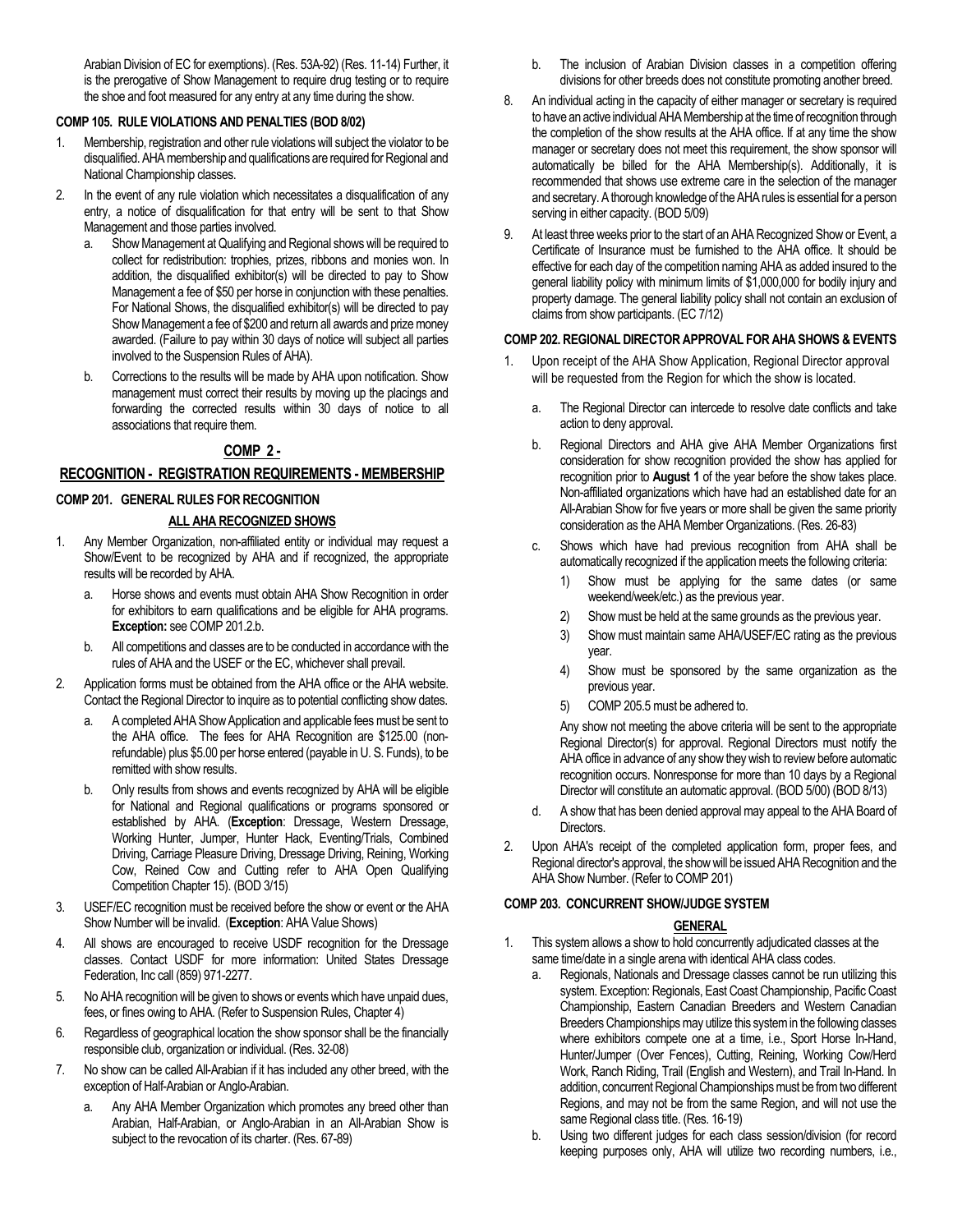Judge A will be recorded under one recording number and Judge B under another).

- c. AHA encourages a show to run all classes under both judges. (BOD 11/08)
- d. Working Hunter, Jumper, Trail and Sport Horse In-Hand may be run on open cards. (Res. 16-19)
- e. Horses in Working Hunter classes would still have to be trotted for soundness for each class when required. (Res. 15-07)
- f. Two recognition fees (\$125 per show/recording number) must be submitted to the AHA office along with the show applications, plus \$5.00 per horse per show/ recording number must be submitted with the show results. (BOD 11/08)
- A Single Event Membership must be submitted for each owner, trainer, rider, driver, handler without current Competition Level Membership. (BOD 11/08) Note: Back-to-back shows are two separate events and require two separate Single Event memberships. Single Event Memberships are not accepted at Regional Championships. (Res.16- 19)
- h. Only one 9-90 Fee (\$10 per horse) will be charged at concurrently run shows. (Exception: concurrently run Regional Championship classes as outlined in COMP 203.1.a. must pay a 9-90 fee of \$20 per horse per Regional Championship). (BOD 3/20) (Res. 15-07, Res. 16-19) The 9- 90 fee from a vetted-out horse will be refunded to the exhibitor by the competition. (Res. 15-11)
- i. A \$150 penalty per recording number will be assessed if the prize list is not postmarked and submitted to the AHA office within 30 days prior to the first day of the show. (BOD 11/08)
- j. An office fee of \$100 per recording number will be assessed to a show that submits a prize list without class codes. (BOD 11/08)
- k. The AHA office must be notified (either by hand delivery, facsimile, mail, or e-mail) of any changes and/or corrections, including, all classes added to the prize list of an AHA Recognized Show (includes adding classes to a TBA list and/or adding a TBA time slot). (Res. 13-10)
	- 1) A \$15 fee per class will be charged for classes added to an AHA Recognized Show or division after the prize list is received by AHA. Classes added to the TBA option list and TBA time slots after the prize list has been received by AHA will also be subject to the \$15 fee per class. (Res. 13-10) (BOD 3/20)
	- 2) A \$15 fee will be charged for TBA slots which were filled with an AHA recognized class code(s). The charge applies to those classes which have results reported. (BOD 3/20)
- 2. For recognition requirements refer to COMP 201.
- 3. Concurrently run classes for two different Regions are permitted but must obtain approval from each Regional Director. (BOD 11/08) (BOD 9/21)
- 4. For Judges and Stewards information, refer to Judges & Stewards Chapter 13 (BOD 11/08)
- 5. For Equitation Medal Class requirements refer to REQ 109 (BOD 11/08)
- 6. USEF Cross entry class rules apply to concurrently run shows. (BOD 11/08)
- 7. To record results properly, the prize list must clearly state which judge will officiate under which assigned recording number. Prize lists must specify the Region for each judge. (BOD 9/21) In addition, a show using concurrently run classes will be exempt from COMP 301.16 and may run a Championship class once per judge. For additional requirements refer to COMP 301. (BOD 11/08) A competition may choose not to run all classes concurrently. It must be stated in the prize list which recording number the non-concurrent classes will be run under.
- 8. Results refer to COMP 603 for complete information. (BOD 11/08).
	- a. Results must be submitted separately under the appropriate recording number.
	- b. Required lists must be submitted with the results for each judge.

## **COMP 204. CUTTING RULES**

### **CUTTING GENERAL (BOD 11/13)**

1. Show management shall appoint a representative of the Cutting contestants or a liaison, to work between contestants and show management.

- a. Show management may hold a meeting of all contestants prior to the first go-round for the purpose of electing a representative to represent the contestants for the duration of the show. In the event the representative must leave the show for any reason, he/she shall appoint a representative in his/her place for the duration of the show. Any representative so elected or appointed must be a contestant in the contest involved.
- b. It shall be the duty of the representative to:
	- 1) Represent all contestants with the show management and be the sole liaison with said management.
	- 2) Report if he observes any horse being abused or if there are actions by any contestant detrimental to the best interest of the Association such as the following: loud and profane language, drunkenness or being under the influence of intoxicants, use of devices not permitted by NCHA rules, disrespect to judges, or any other infraction of AHA Rules.
- c. A representative shall have no contact or communication with a judge(s) beyond that permitted to any contestant.

## **CUTTING PROTESTS (Res. 12-13)**

- 2. Any Cutting Horse protest procedures not handled at an AHA Recognized Competition by the show Steward will be eligible for filing at the AHA office.
- 3. Such filings will be handled by a three (3) member panel created by the Working Western Chair. The panel will be created from Working Western Committee Members knowledgeable of the Cutting discipline, one of which must be an active cutting exhibitor. None of the panel members may have a personal conflict with any of the individuals involved with the protest filing.
- 4. Protest will be:
	- a. Filed within 48 hours from the end of the competition.
	- b. Must be signed by the protestor and submitted to AHA with a nonrefundable \$100 filing fee.
	- c. Action to resolve the protest will start within 15 days of receipt. Upon receipt of the properly filed protest, the Working Western Chair will be contacted by the AHA office in order to create the 3-member panel.
	- d. If the panel is unable to resolve the protest within 30 days of receipt, a letter stating the status of the protest shall be sent by the panel to the protester. A letter shall be sent every 30 days thereafter until the protest is resolved.
	- e. The panel reserves the right to designate an individual in order to forward any protest to the Probable Cause Panel that is deemed as violating the AHA Code of Ethics found in ETHICS 104.

### **COMP 205. REGIONAL RULES**

- 1. A minimum of two AHA Recognized Shows are encouraged to be held within each Region each year in order to hold a Regional Championship Show.
- 2. If the Region does not sponsor its own Regional Championship Show, applications for the Regional Championships by any member association or any qualified organization will be considered by the Regional Board of Directors.
- 3. A Regional Show or the show holding the offsite Regional Championship classes must be a USEF or an EC Recognized Show and must be recognized by AHA. Regional offsite shows are required to pay \$50 per offsite show recognition. (BOD 8/14)
- 4. A Region may hold Regional Championship classes WITHIN its Region provided it is approved by the Director of that Region.
- 5. A Region may hold Regional Championship classes OUTSIDE its Region provided it is approved by the Director of the Region in which those classes are to be held and the Director of the Region that is making the request.
- 6. All AHA Regional Shows must submit a Show Recognition Application for AHA recognition for the next year's Regional Show. The Show Recognition Application must be received by the AHA office prior to the closing date of the AHA Annual Membership Convention. If the Show Recognition Application is not received by this date, a \$100 fine will be assessed to the Region. (It is the responsibility of the Regional Director to ensure that the application is submitted by this date).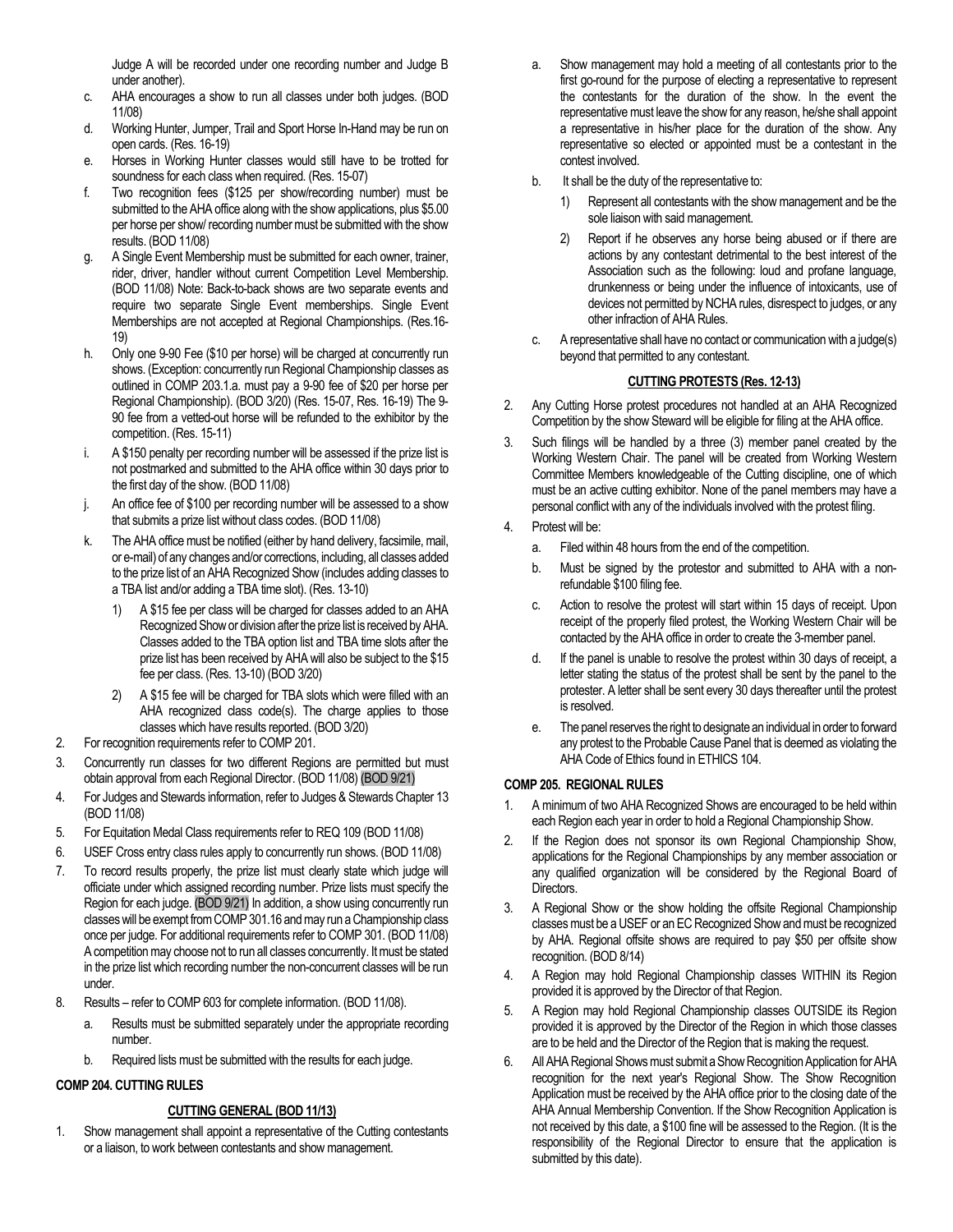- 7. It is required that all AHA Regional Shows send a tentative list of classes to be received in the AHA office for comments not less than 120 days prior to the first day of the Regional Show.
- 8. At least three weeks prior to the start of a show with Regional Championship classes, a Certificate of Insurance must be furnished to the AHA office. It should be effective for each day of the competition naming AHA as added insured to the general liability policy with minimum limits of \$1,000,000 for bodily injury and property damage. The general liability policy shall not contain an exclusion of claims from show participants. If the Certificate of Insurance is not submitted to AHA three weeks prior to the start of a show with Regional Championship classes, a \$100 fine will be assessed. Any additional cost for adding AHA as additional insured to their respective insurance policies shall be shared equally between AHA and the respective organizations putting on the show.
- 9. At the option of Show Management, post entries may be accepted for horses qualifying prior to closing date of entries.
- 10. If the Regional Championship classes are held in conjunction with a regular show, they must be held separate from those classes that are the same type at that show. A horse may cross-enter the same type of class (Breeding and In-Hand or Performance) provided the same judge does not adjudicate both classes. (Res. 37-77). The exception to this shall be the Cutting Horse, Reined Cow Horse and Working Cow Horse judges. (BOD 3/09)
- 11. Any two (2) Regional Championship Competitions, Pacific Slope, East Coast Championship, Eastern Canadian and Western Canadian Breeders Championships Competitions are allowed to combine their Regional Championship Competitions. This combined Regional Championship would be: (Res. 17-19)
	- a. Governed and managed by the two (2) competitions involved.
	- b. Each class having one (1) set of judge/officials(s), one (1) set of awards, and one (1) set of National qualifications.
	- c. Entries would be qualified for the Combined Regional Championship Competitions, Pacific Slope, East Coast Championship, Eastern Canadian and Western Canadian Breeders Championships competitions by their participation in qualifying show(s). (BOD 9/21) See Chapters 16 CTR and 17 Endurance for regional qualifications.
	- d. May be used for Regional, Pacific Slope, East Coast, Eastern and Western Canadian Breeders "Main ring" shows, Regional, Pacific Slope, East Coast, Eastern and Western Canadian Breeders Sport Horse shows and/or Regional Distance Rides (Endurance and/or CTR).
	- e. Requires approval from each of the Regional Directors within a combined Regional Championship Competition, Pacific Slope, East Coast Championship, Eastern Canadian and Western Canadian Breeders Championships.

### **PACIFIC SLOPE CHAMPIONSHIPS, EAST COAST CHAMPIONSHIPS, EASTERN AND WESTERN CANADIAN BREEDERS CHAMPIONSHIPS**

- 12. For the purpose of qualifications for the Nationals and AHA Programs, Pacific Slope Championships, East Coast Championships, Eastern and Western Canadian Breeders Championships will have the same status, rules and membership rules as Regional Championship Shows (**Exception**: Yearling Sweepstakes classes at National Shows). See COMP 205.11 for combined Championships. (Res. 17-19)
- 13. Show application forms must be received by the AHA office prior to the closing date of the AHA Annual Membership Convention. If the show application form is not received by this date, a \$100 fine will be assessed to the show.
- 14. These shows may modify classes offered, as determined by their respective Show Committees without any further approval being required.
- 15. Must follow Regional Scoring Rules.
- 16. Are exempt from COMP 302.4 & REQ 102.2.
- 17. Pacific Slope Championship and East Coast Championship Shows must obtain the same insurance coverage as Regional Championship Shows and provide Certificate of Insurance three weeks prior to the start of the show with AHA named as an added insured. (COMP 205.8)
- 18. In accordance with historical precedence, the East Coast Championships, Pacific Slope Championships, Eastern and Western Canadian Breeders Championships Shows are entitled to:
	- a. Retain their specific qualification requirements.
	- b. Retain their respective schedule of classes being fewer than the requirements for Regional Championship Shows.

### **COMP 206. NATIONAL RULES**

- 1. The National Championship classes shall be conducted pursuant to rules adopted by the Board of Directors of the AHA.
- 2. All National Championship Shows must be recognized by the USEF and/or recognized by the EC.
- 3. Qualification issues will be resolved by the AHA Competitions Department with the cooperation of all National Show Commissioners.
- 4. Classes may be added or suspended from the National Championship Shows upon the recommendation of the National Show Commissions.
- 5. Authority to make arrangements to hold National Championship classes shall be vested in the respective National Championship Show Commissions in accordance with the guidelines set forth by the National Shows Directorate.
	- a. The U.S. Show Commission and AHA Board of Directors make every effort to continue to have the U.S. Nationals in an East-West rotation (with the Mississippi River as the dividing line). (Res. 83-94)
	- b. The Sport Horse National Show Commission shall consider returning to a rotation of an east/west location or a central location beginning with the 2024 Sport Horse National Show. (BOD 9/20)
	- c. The Mid-Summer National Show is promoted, regulated, operated and managed by the Youth National Show Commission. (BOD 12/21)
- 6. All funds of the National Championship Shows shall be received and processed in the AHA office.
	- a. For the major events held by AHA, the AHA Treasurer or the Treasurer's designee is the AHA Event Official responsible for financial operations including collecting and depositing funds, paying event approved bills, defining account procedures, and reporting and coordinating accounting staffing requirements.
- 7. It shall be the duty of AHA's Board of Directors and the respective National Championship Show Commissions to assure that in each Elimination section of a class, proper ribbons are awarded to the finalist horses. The Top Ten horses shall receive Top Ten ribbons and plaques (plaques will not be awarded to Champion and Reserve Champion), and appropriate ribbons and trophies shall be presented to the National Champion and Reserve National Champion horses.
- 8. The National Show Commissions will determine if individual prizes and awards will be presented at the National Shows. (BOD 12/03)
- 9. The Championship and Reserve Championship award ceremony at National Shows allow up to (5) five people other than authorized personnel for award photographs. (BOD 11/16)
- 10. That in the event that any of the AHA National Arabian and Half-Arabian/Anglo-Arabian Championship Shows are unable to be held, the appropriate National Commission, in concert with the AHA Board of Directors, will determine at which national event a portion of the canceled classes could be held. (Res. 16- 20)

### **COMP 207. REGISTRATION CERTIFICATE REQUIREMENTS**

- 1. See USEF/EC Rules for complete Registration requirements for all horses and for registration requirements for horses being shown in Amateur Owner classes. Note, the owner must be recorded with the appropriate registry and must meet the family definition to compete in AO/AAO/JO classes.
- 2. A copy of the registration certificate showing proof of ownership must be submitted with entry form at the time of making entry. Exception: this requirement is optional if indicated as such in the prize list. (Res. 3-17)
	- a. In the case of a lessee, pending transfer, contract of sale, or cash sale, a copy of the registration certificate must be submitted, along with proof of lease or ownership and these documents must be attached to the copy of the registration certificate and must contain the correct registered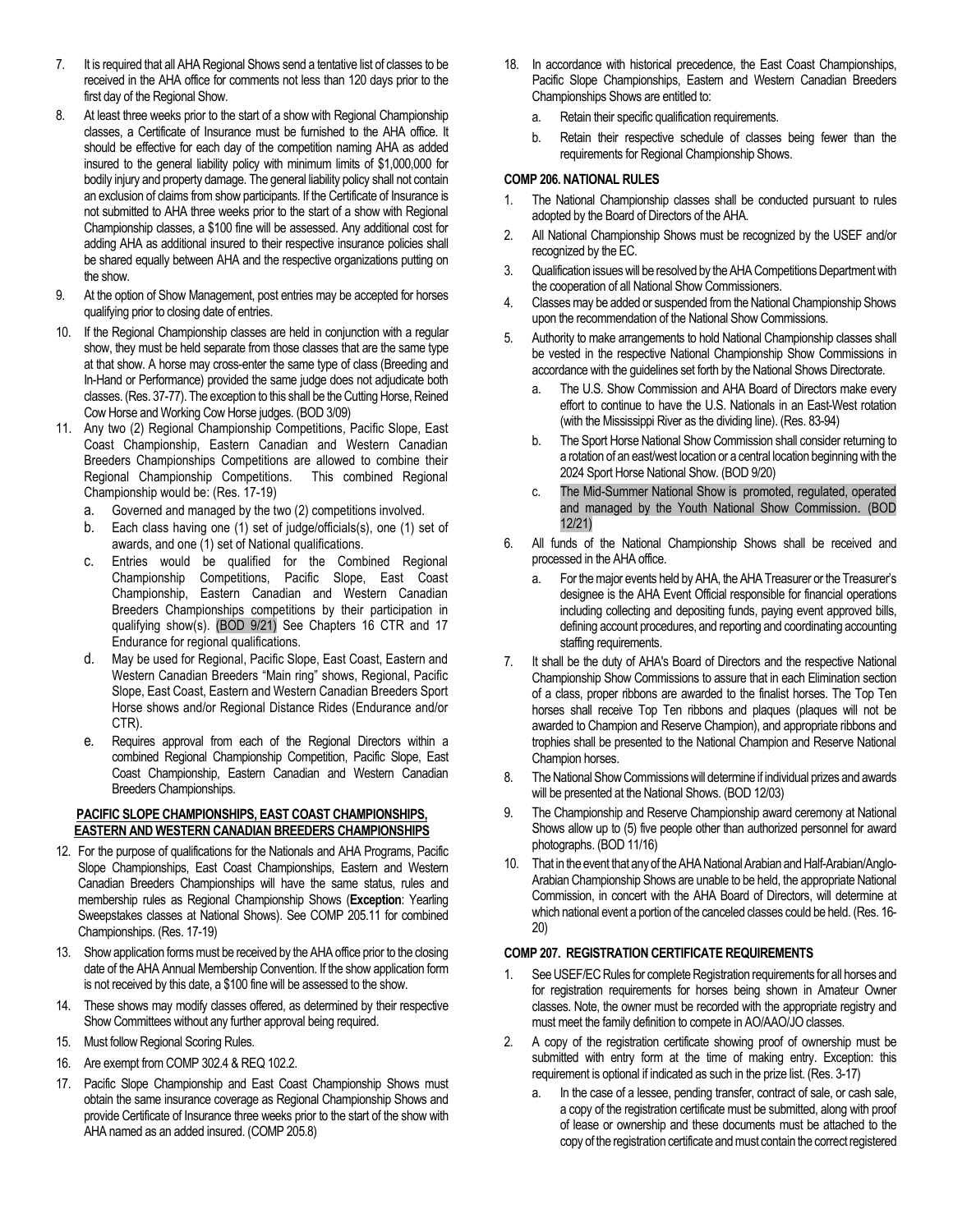name and number of the horse, date, and the signature of the seller or lessee. This requirement is good only for Open and AT/AAT/JT classes.

3. Horses must be registered in order to have results recorded. (Refer to COMP 603.4.f.)

### **COMP 208. MEMBERSHIP/SINGLE EVENT MEMBERSHIP REQUIREMENTS**

For complete membership requirements refer to the Membership Chapter.

- 1. Each participant at an AHA Recognized Show or Event, AHA Regional and National Championship Show Division or Event must submit:
	- a. A copy of a valid AHA Competition Card, Exception: this requirement is optional if indicated as such in the prize list. (Res. 3-17)
	- b. Join AHA (Membership with Competition Card) at the show, or
	- c. Pay a \$35 Single Event Membership fee per person (local shows only).
	- d. At AHA local recognized shows, any agent who signs for the owner must be a member of AHA or pay the AHA Single Event Membership. For Regional and National shows the agent who signs for the owner must be an AHA member with a Competition Card.
	- e. Owners must be AHA members with a Competition Card. AHA Single Event Memberships may be obtained only at AHA local recognized shows.
- 2. Single Event Membership is not acceptable at Regional or National Shows, Rides, or events. (Refer to MEM 105, Res. 5-02)
- 3. Exhibitors in Leadline classes or Parents or Guardians signing for minors are exempt from AHA Membership requirements (Refer to MEM 105, Res. 4-99).
- 4. Exhibitors in 10 & Under Walk-Trot/Jog/Showmanship classes are exempt from AHA Membership requirements at Local Shows but must have an AHA Membership with Competition Card at Regional and National Shows. (**Note:** exhibitors in the 11 & Over Walk-Trot/Jog/Showmanship classes are **NOT** exempt from this rule at Local Shows)

## **COMP 3 - PRIZE LIST REQUIREMENTS**

### **COMP 301. GENERAL PRIZE LIST REQUIREMENTS**

**A rough draft copy of the prize list may be sent to the Competitions Department for comments prior to final printing. See the USEF or EC Rule Book for complete rules concerning prize lists.**

- 1. The AHA Show Number and sponsoring organization must be included on the AHA Recognition Page in both the prize list and program of any AHA Recognized Show. AHA will not publish or promote any show dates in AHA's publication or on the AHA website, which are not AHA Recognized unless prior approval has been received from the AHA BOD. Shows are not to print their prize list or advertise their show as being AHA Recognized until actual notice of recognition along with their AHA Show Number has been received. There will be a firm warning for a first offense, and a fine of \$100 for any violation thereafter.
- 2. The prize list should be submitted to AHA at the earliest possible date but not less than 90 days before the first day of classes, however, if the prize list is not postmarked and submitted to the AHA office within 30 days prior to the first day of the show, a \$150 penalty will be assessed.All shows offering cutting classes must publish the intent to jackpot entry fees to the exhibitor or not, the portion, if any, and any entry fees that will be retained by show management, and the amount of added money for each class within the official prize list. This information is to be finalized at least 30 days prior to the first day of the show. Any changes to the added prize money after the official prize list is publicized must be done as an addendum and notification must be sent to exhibitors via email and/or mail and must be posted on the competition's website (if applicable). Notification must be done at least 15 days before the published close of entries or 30 days before the first day of the show, whichever is deemed the earliest date. (BOD 11/15)
- 3. The prize list (and program if applicable) must state the Region(s) for which the show qualifies regardless of geographical location. (Res. 10-74)
- 4. Fees charged, including AHA, USEF and EC must be fully disclosed. (BOD 11-11)
- 5. All AHA Recognized Shows employing more than one judge must indicate in their prize lists which type of classes each judge will adjudicate. Examples of

type: Stallion Breeding and In-Hand, Native Costume, Western, English, etc. (Res. 30-76)

- 6. Any AHA Recognized Show that employs more than one judge to adjudicate a class must use one of the scoring systems listed in the AHA Handbook. The system that is selected must be printed in the prize list for the show.
- 7. The terminology "Half-Arabian/Anglo-Arabian" must be used instead of the abbreviated form of Half/Anglo Arabian.
- 8. The current AHA Show Recognition Page, with show number, must be included in the prize list. A camera-ready page is available from the AHA office and/or AHA website.
	- a. The AHA Commissioner's title and mailing address shall be contained in all competition publications. (Res. 5-90)
- 9. The prize list should note prominently that copies of the following must be submitted at the time of entry:
	- a. The horse's registration certificate (**Exception:** see COMP 207.2)
	- b. AHA Competition Cards (**Exception:** see COMP 208.1.a)
- 10. The following membership statement must appear in bold type in a prominent place:

### **AHA MEMBERSHIP STATEMENT**

**EACH COMPETITOR (THIS INCLUDES AT LEAST ONE RECORDED OWNER AND ALL TRAINERS, DRIVERS, RIDERS, HALTER HANDLERS, COACHES AND THE PERSON(S) SIGNING THE ENTRY BLANK) IN AN ARABIAN HORSE ASSOCIATION RECOGNIZED ARABIAN DIVISION, AT THE TIME OF ENTRY INTO A COMPETITION, MUST SUBMIT A COPY OF A VALID AHA MEMBERSHIP/COMPETITION CARD, JOIN AHA OR PAY AN AHA SINGLE EVENT MEMBERSHIP FEE PER COMPETITOR.**

**WHEN AN AGENT SIGNS FOR THE OWNER AT AN AHA RECOGNIZED COMPETITION, BOTH THE OWNER AND AGENT MUST BE MEMBERS OF AHA OR PAY THE AHA SINGLE EVENT MEMBERSHIP.**

**SINGLE EVENT MEMBERSHIP IS NOT ACCEPTABLE AT AHA REGIONAL OR NATIONAL COMPETITIONS.**

**EXHIBITORS IN 10 & UNDER WALK-TROT CLASSES ARE EXEMPT FROM AHA MEMBERSHIP REQUIREMENTS AT QUALIFYING COMPETITIONS BUT MUST HAVE AN AHA MEMBERSHIP WITH COMPETITION CARD AT AHA REGIONAL AND NATIONAL COMPETITIONS.**

**EXHIBITORS IN LEAD LINE CLASSES OR PARENTS/GUARDIANS SIGNING FOR MINORS ARE EXEMPT FROM AHA MEMBERSHIP REQUIREMENTS.** (BOD 5/12)

- 11. All classes must be listed and coded on the class list and/or the tentative class schedule. An office fee of \$100 will be assessed to shows that submit prize lists without class codes. (BOD 2/04), and \$100 per recording number for Concurrent Class/Judge shows (BOD 11/08).
- 12. AHA recognized classes must be chosen from the AHA Class List.
- 13. Classes will not count unless they use AHA Approved Scoring Systems or receive dispensation (Refer to COMP 507 – DISPENSATION)
- 14. Judges and Stewards must be from the AHA Recognized Judges and Stewards List. (**Exception:** Refer to Judges & Stewards Chapter 13)
- 15. Regional, National, and all AHA Recognized All-Arabian Shows must accept AHA's Standardized Entry Form for their show entries if presented. (Res. 51- 89)
- 16. Only one Championship class with the same title may be held at an AHA Recognized Show/Division. **When entries warrant, the class is to be sectioned and run as a final Championship**. Any show holding more than one Championship class with the same title will be fined \$250. (BOD 6/92) A Concurrent run show is exempt from this rule.
- 17. The AHA office must be notified (either by hand delivery, facsimile, mail, or email) of any changes and/or corrections, including, all classes added to the prize list of an AHA Recognized Show (includes adding classes to a TBA list and/or adding a TBA time slot). (Res. 13-10)
	- a. A \$15 fee per class will be charged for classes added to an AHA Recognized Show or division after the prize list is printed (excludes TBA classes listed in the prize list). Classes added to the TBA option list and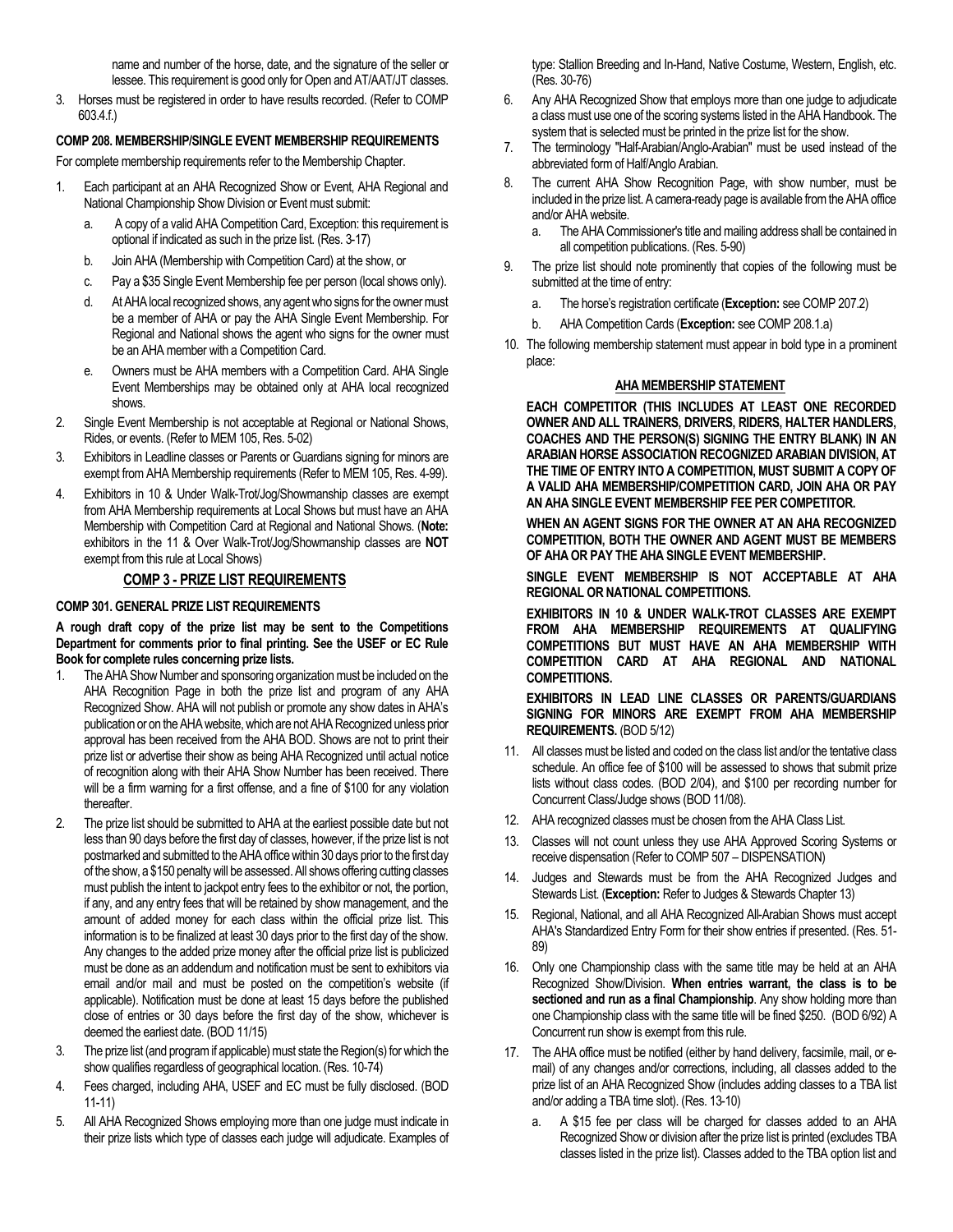TBA time slots after the prize list has been printed will also be subject to the \$15 fee per class. (Res. 13-10) (BOD 3/20)

- b. A \$15 fee will be charged for TBA slots which were filled with an AHA recognized class code(s). The charge applies to those classes which have results reported. (BOD 3/20)
- 18. Arabian, Half-Arabian/Anglo-Arabian Dressage classes must be named in the recognized list of classes to be included in the show results of an AHA Recognized Show. No Dressage qualification enrollment fees will be required for these entries.
	- a. Dressage classes that are open to mixed breeds must be listed separately in the prize list as an Open Dressage Show not recognized by AHA. If the Arabian, Half-Arabian/Anglo-Arabian Dressage classes are included in the Open Dressage Show and are not listed within the recognized classes, these entries will be required to enroll in the Dressage qualification program and send in their Dressage Report Form along with the Open Dressage Show entries.

**NOTE:** See USEF rules governing the rating requirements to qualify for USDF Regional Championship Classes.

### **COMP 302. REGIONAL PRIZE LIST REQUIREMENTS**

### **Refer to COMP 301 for general information needed in the Regional prize list.**

- 1. Regional Championship classes in each designated Region, shall be determined by the Region and may include Regional Championship classes that do not correspond with classes offered at the U.S. National Show. (Refer to QUAL 105) TBA classes may be offered at Regional Championship Shows. (**Exception:** Sweepstakes mandatory classes must be held and may not be offered as TBA's, Sweepstakes exempt classes may be TBA's – refer to COMP 302.4 for list) (BOD 8/11)
- 2. A Regional Show may hold its specialty classes in another Region as long as that show designates in its prize list the Region for which the specialty classes qualify.
- 3. Regional prize lists should include all off-site Regional Championship classes, their location, date, judges, and contacts.
- 4. All Sweepstakes classes must be offered in the Regional Show's prize list or that show must pay a \$500 fine per class not offered (Note: The Reining / Trail / Working Cow / Cutting / Sport Horse Under Saddle / Dressage / Working Hunter are exempt from this rule – See SWP 118). Exempt Sweepstakes classes added as TBA's are ineligible for Sweepstakes prize money payout (refer to SWP 116.3).
- 5. Regional prize lists must contain a statement that an AHA Competition Card and Regional qualifications are required for Regional Championship classes. Single Event memberships are not permitted.
- 6. AHA class codes must be used. Use the championship class codes for Regional Championship classes.
- 7. Regional prize lists must state whether a full Top Five or 50% Top Five will be given (Refer to REQ 201.2). If awarding a full Top Five, then the following statement must be included in bold type:

**"Top Five Awards will be made regardless of the number of entries in a class. However, only awards made to the top 50% of the class (rounded up and not to exceed 5 awards) will receive Arabian Breeders Sweepstakes payout, AHA Horse Achievement Award, Amateur Achievement Award (Adult and Youth), and High Point Horse and High Point Amateur Achievement Award points."** 

## **COMP 303. NATIONALS PRIZE LIST REQUIREMENTS AND ENTRY CLOSING**

- 1. Refer to COMP 301 & 302 for general information needed in the National Prize List in addition to the following:
	- a. The names and locations of the National Championship Show Commission.
	- b. The names of the judges who will judge National Championship classes.
	- c. All National Shows must designate which current health documentation is required for their show.
- 2. Classes from the AHA Class List must be used. (Refer to the online AHA Class List)
- 3. The time frame for close of entries for National Shows is addressed by the guidelines set forth by the National Shows Directorate and will be listed in the AHA Omnibus for each specific National Show. (BOD 3/07)
- 4. Prize money will be paid only to the party whose name appears on the original show entry form. Checks for prize money shall be mailed within 30 days after completion of the show. See SWP 117, FUT 105 and PERF 112 for prize money deadlines.
- 5. The Social Security Number or Federal Taxpayer Identification Number must be on file with AHA before prize money is released. If this information is not on file or is not provided within 120 days after notification, all prize money will be forfeited. Foreign residents winning prize money at an event held in the United States will be subject to income tax of 30% per Internal Revenue Service regulations. This amount will be withheld from total winnings. To obtain more information on this matter, contact the Internal Revenue Service as the Arabian Horse Association is not able to render advice on matters of taxation. In addition, if a prize money check is issued and not presented for payment by **December 31** of the year following the year in which the prize money was won, the prize money shall be forfeited.

# **COMP 4 - ENTRY FORM REQUIREMENTS**

# **COMP 401. ENTRY FORMS - GENERAL**

# **See the USEF or EC Rule Book for complete rules concerning entry forms.**

- 1. Must clearly state name and address of Show/Entries Secretary.
- 2. Must provide space for AHA membership numbers of at least one owner, all riders, drivers, Breeding and In-Hand handlers, and trainers. Provide space for AHA Single Event Membership fee. Also provide space for all signatures.
- 3. Must provide space for horse's registered name and number.
- 4. Itemize all entry and exhibitor's fees. A Judges and Stewards Educational Fee of \$5.00 per horse entered will be charged at all AHA Recognized Shows. (BOD 11/12) (Refer to Regional and Nationals Entry Form Requirements for J & S fee) These fees must be submitted along with the show results to the AHA office. (Res. 9-90) (Res. 32-15) One Judges and Stewards Educational Fee will be charged for any competitions holding concurrently adjudicated classes in a single arena with the identical AHA class code. (Res. 15-07) The 9-90 fee from a vetted-out horse will be refunded to the exhibitor by the competition. (Res. 15-11)
- 5. Include AHA disclaimer statement of show liability. The AHA disclaimer statement should be of the same size printing type as required by USEF.

# **COMP 402. REGIONAL ENTRY FORM REQUIREMENTS**

- 1. Refer to COMP 401 for general information needed on the entry forms of a Regional Show. (Refer to COMP 208 for membership requirements)
- 2. Regional Shows must provide an AHA approved form or a place on their entry blank for each regional class entry to list the show, placing, participation, number in class, class title, date, and location of their qualification for that regional class.
- 3. A Judges and Stewards Educational fee of \$20 (BOD 3/20) per horse entered will be charged at the Regional Championship Show and must be submitted along with the show results to the AHA office. (Res. 9-90) The 9-90 fee from a vetted-out horse will be refunded to the exhibitor by the competition. (Res. 15- 11)

# **COMP 403. NATIONAL ENTRY FORM REQUIREMENTS**

- 1. Refer to COMP 401 & 402 for general information needed on the entry forms of a National Show. (Refer to COMP 208 for membership requirements)
- 2. A Judges and Stewards Educational Fee of \$25 per horse entered will be charged at the National Championship Shows. (Res. 9-90) (BOD 3/20) The 9- 90 fee from a vetted-out horse will be refunded to the exhibitor by the competition. (Res. 15-11)
- 3. MOS (Res. 37-07) scoring operations and training programs will be funded with a charge of \$10 per horse per National Show. (BOD 2/15)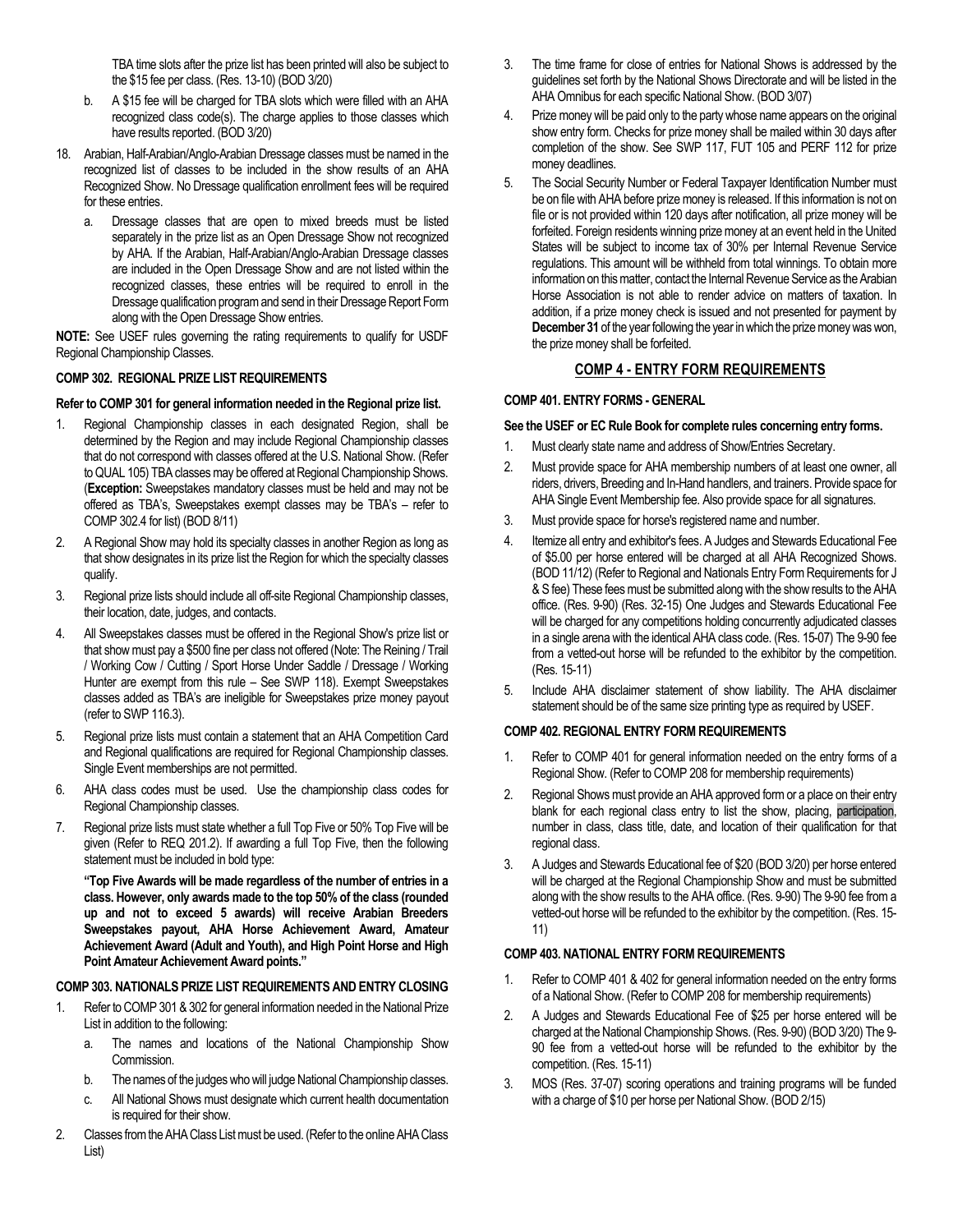### **COMP 404. AHA TERMS & CONDITIONS FOR ENTRY & RELEASE, WAIVER AND INDEMNIFICATION AGREEMENT**

### AHA ENTRY AGREEMENT

I have read the rules concerning competitions as printed in the Arabian Horse Association® (AHA®) Handbook and Directory and agree to be bound by and subject to those Rules.

### AHA ASSUMPTION OF RISK, RELEASE AND INDEMNIFICATION

### **This document waives very important legal rights. Read it carefully before signing.**

In consideration for AHA permitting me to participate in this Competition, and by signing the entry blank, I agree as follows:

**I AGREE** that I choose to participate voluntarily in this Competition, as a rider, driver, handler, leasee, owner, agent, coach, trainer, junior exhibitor, or as a parent or guardian of a junior exhibitor. **I AM FULLY AWARE AND ACKNOWLEDGE THAT HORSE SPORTS AND PARTICIPATION IN THIS COMPETITION INVOLVE SERIOUS RISK OF HARM INCLUDING, BUT NOT LIMITED TO, RISKS OF ACCIDENT, SERIOUS BODILY INJURY, INCLUDING DEATH, BROKEN BONES, HEAD INJURIES, TRAUMA, PAIN AND SUFFERING, AND PROPERTY DAMAGE. I ASSUME ALL RISKS OF HARM TO ME, MY HORSE OR MY PROPERTY.**

**I AGREE** for myself, my heirs, executors, administrators, successors and assigns **to release** AHA, the Competition, the facilities leased by the Competition and the owner(s) of the facilities, and all of their respective officers, officials, directors, employees, agents, personnel, volunteers, affiliated organizations and insurers (collectively, the "Released Parties") from any and **all claims for damage, loss, or injury to myself, other persons, horses or other property** belonging **to me to the fullest extent** permitted by law that arises out of or relates in any way to the Competition and my participation in the Competition **INCLUDING, BUT NOT LIMITED TO, DAMAGES, LOSS, OR INJURY RESULTING FROM ANY ACTS, FAILURE TO ACT, NEGLIGENCE OR NEGLECT OF OTHER ENTRANTS, THE RELEASED PARTIES, THEIR CONTRACTORS OR INVITEES**, as well as for theft, vandalism, fire, other casualty damage, or damage arising out of any defects in the premises.

**I AGREE** to **indemnify** and **hold harmless** (that is pay all losses, damages, attorneys fees and costs of) the Released Parties from and against any and all claims, demands, penalties, actions, losses, costs, damages, injuries, liabilities and obligations (including attorney's fees) of whatsoever kind and nature, which may be asserted against or incurred by any of them as a result of (1) my participation in the Competition or (2) any act, failure to act, or neglect (a) by me, my agents, employees, riders, handlers, trainers, coaches, drivers, contractors or invitees, or (b) by any animal owned or exhibited by me or in my custody or control.

**I AGREE and represent** that I am qualified and eligible to enter and/or participate in the Competition, and every horse I am entering is qualified and eligible as entered.

**I AGREE to accept AS FINAL** any decision of AHA, the Show Commission or Show Officials concerning my qualification or the qualification of my horse to enter the Competition or any results of the Competition, except to the extent that the Rules of AHA, the Competition, Equestrian Canada or U.S. Equestrian Federation permit a protest or hearing of such decisions. Should a hearing be requested, **I agree to accept AS FINAL** the decision of the particular hearing body. **I agree to release, hold harmless** and **not to sue** AHA, the Competition Sponsor, their officers, directors, employees, volunteers or members concerning any decision of AHA, the Competition, its Show Commission, Show Officials or any hearing body that relates to my qualifications or my horse(s)' qualifications to enter the Competition or any results of the Competition.

**I AGREE** that AHA has the sole right to control, sell, supervise or give away (or assign to others the right to do so) the exclusive rights to broadcast, televise, reproduce, transmit and disseminate all or part of this event, and I agree that AHA may use or assign, in any way AHA sees fit, photographs, films, videos, audios, cablecasts, or other likenesses of me and my horse taken during the course of the Competition for the promotion, coverage or benefit of the Competition or AHA. Those likenesses shall not be used to advertise a product and they may not be used in such a way which implies endorsement of any company, product, product category or service. I hereby expressly and irrevocably waive and release any rights in connection with such use, including any claim to compensation, invasion of privacy, right of publicity, or to misappropriation.

By signing below as a parent or guardian of a junior exhibitor, I consent to the child's participation and agree to all of the above provisions, and further agree to assume

all of the obligations of this AHA Assumption of Risk, Release and Indemnification personally and on behalf of the child.

**This AHA Assumption of Risk, Release and Indemnification** is governed by the Laws of the State of Colorado and is intended to be interpreted as broadly as possible. I agree that exclusive jurisdiction and venue (place) for any legal action against AHA, its officers, directors, employees, volunteers or agents shall be in the local district courts or the federal court of the State of Colorado. If any part of this agreement is determined to be unenforceable, all other parts shall remain in effect.

# **COMP 5 - APPROVED SCORING SYSTEMS**

## **COMP 501. SINGLE JUDGE SYSTEM**

Using this system, all classes will be judged by one judge, and those placings shall prevail.

### **COMP 502. TWO JUDGE TOTAL POINT/SCORE SYSTEM**

- Using this system, all classes will be judged by two judges. These two judges are designated as the Number One Judge and the Number Two Judge in the prize list.
- 2. Each judge will judge independently.
- 3. Scores from both judges will be added together to give the total score for that horse. The horse with the highest total score will be named Champion; the horse with the second highest total score will be named Reserve Champion, etc., until all placings have been filled. (Refer to REQ 212 for Sport Horse In-Hand and Under Saddle)
- 4. The Number One Judge will call the gaits in all performance classes.
- 5. The judges' cards will be posted.
- 6. In the event of a tie on the total score for Champion, Reserve, or the last place of the placings, the Number One Judge's card will be consulted to break the tie. The horse placing highest on the Number One Judge's card will place above the other horses in the tie. For purposes of breaking ties, a horse appearing on the Number One Judge's card places above those not on the other card.

### **COMP 503. THREE JUDGE TOTAL POINT SYSTEM**

- 1. Using this system, all classes will be judged by three judges. These three judges are designated in the prize list as the Number One Judge, the Number Two Judge, and the Number Three Judge.
- 2. Each judge will judge independently.
- 3. Each placing will have a point value as established by the Show Committee. Scores earned by each horse from all judges will be added together to give the total score. The horse with the highest total score will be named Champion; the horse with the second highest score will be named Reserve Champion, etc., until all placings have been filled.
- 4. The Number One Judge will call the gaits in all performance classes.
- 5. The judges' cards will be posted.
- 6. In the event of a tie on total score for Champion or Reserve to the last place, the Number One Judge's card will be consulted to break the tie. The horse placing highest on the Number One Judge's card will place above the other horses in the tie. If the tied horses do not appear on the Number One Judge's card, the Number Two Judge's card will be used to break the tie in the manner described above. The Number Two Judge's card will be used to break ties only after all possible ties have been resolved using the Number One Judge's card. For purposes of breaking ties, a horse appearing on a judge's card places above those not on the other cards.

### **COMP 504. THREE JUDGE SYSTEM**

- Using this system, all classes will be judged by three judges. These three judges are designated as the Number One Judge, the Number Two Judge and the Number Three Judge in the Prize List.
- 2. Each judge will judge independently.
- 3. Each placing will have a point value according to the Three Judge System. Scores earned by each horse from all three judges will be added together to give the total score for each horse. The Champion and Reserve Champion will be selected as follows:
	- a. Only the first-place horse on each of the three judge's cards will be a candidate for Champion. If the same horse appears first on two or more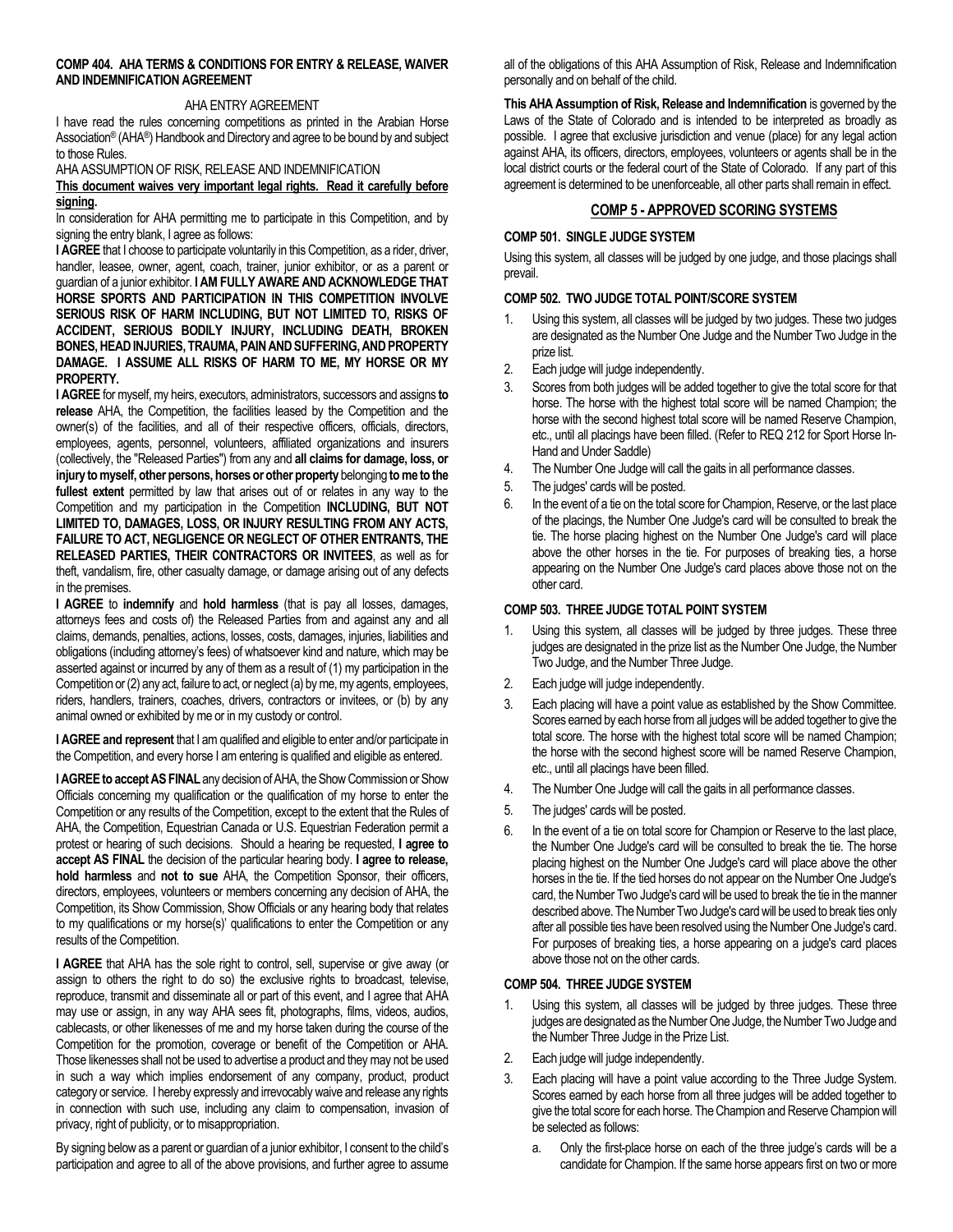of the judge's cards, that horse will be named Champion. If different horses appear on each of the three judge's cards, the one with the highest total points will be named Champion. A tie on points will be resolved by the placing on the number one judge's card, and then on the number two judge's card, and then on the number three judge's card as circumstances dictate under this system.

- b. After the Champion has been determined, the remaining first place horses, and the horse or horses placing second below a first place for the Champion on a judge's card used for the Champion placing, are the only candidates for Reserve Champion. If the same horse appears first on a judge's card and second below a first place for the Champion on a judge's card used for the champion placing (or two or more second placings as herein described), such horse will be named Reserve Champion. If no horse fits within the criteria stated in the preceding sentence on two or more of the judges' cards, the horse with the highest total points after the Champion has been named will be named Reserve Champion. A tie on points will be resolved by the fall of the cards as stated in the last sentence of a. above.
- 4. After the Champion and Reserve Champion have been determined, the placing of the remainder of the class will be based on points with the highest point total placing highest in the class until all placings required have been determined. A tie on points will be resolved by the fall of the cards as stated in the last sentence of a. above.
- 5. The Number One Judge will call the gaits in all performance classes.
- 6. The judges' cards will be posted.

### **COMP 505. EUROPEAN JUDGING SYSTEM**

- 1. A European Judging System may be utilized at any AHA Recognized Show (except Regional & Nationals) as long as it includes the following basic elements:
	- a. Uses one to five judges. The system requires that the judge(s) scores be announced after each horse is evaluated. The placing in each class will be based on the total score for each horse. The score for type will be utilized as the first tie breaker.
	- b. The Number One Judge's card will break ties not decided by the type score. Subsequent judges' cards (in numerical order) will be utilized to break ties if the tie is not resolved by the Number One Judge's card.
	- c. This system may or may not be utilized in Championship classes.
	- d. Shows may utilize a European Judging System to select Top Ten and Champion and Reserve Champion.

### **COMP 506. MAJORITY OPINION SYSTEM (MOS) (BOD 11/95) (Res. 45-00)**

### **Utilized for Arabian Breeds Challenge Cup (UPHA)**

- 1. The Majority Opinion System (MOS) is a method of scoring judges' cards for a multi-judge panel where each judge has the power of one full vote to place all competitors in a class. Final placings are scored by at least a two-thirds majority of those votes favorable to each place being awarded. All judges tie the same number of entries per class, that number depending on the number of entries in the class.
- 2. Using this system, all classes will be judged by three judges. These three judges and their cards are designated as Number One (A), Number Two (B) and Number Three (C).
- 3. The Number One (Call) Judge is appointed in rotation and the three judges rotate their positions in the ring for each class.
- 4. Each judge will judge independently with no conferring (except in the presence of the Ringmaster when a workout is to be called) until the cards are handed in.
- 5. Ties are resolved by the two-thirds majority vote opinion of the three judges.
- 6. The United Professional Horsemen's Association (UPHA) Arabian Breeds Challenge Cup will resolve a three-way identical tie for first place by a mandatory workout of the tied exhibitors. If the tie is not resolved after the workout, the class is determined by the Fall of the Cards.
- 7. The judges' cards will be posted.
- 8. A computer can be utilized during the show.

# **COMP 507. ARABIAN SCORING SYSTEM (Res. 11-06)**

1. When adjudicating Breeding/In-Hand classes judges may utilize the "Arabian Scoring System". (Res. 7-17) The various attributes of the horse, which may include but are not limited to: Arabian Type and Presence, Head, Neck & Shoulder, Body & Substance, Conformation, Legs & Feet, Quality & Movement and Suitability as a Breeding Animal will be scored. There will also be a penalty category for rule infractions, poor manners, undue stress or inhumane treatment. The horses shall be ranked based on a total numerical score. Ties for Arabian breeding classes will be broken first by the highest total Arabian Type Score, second by the highest total score for Movement, third by the highest total Conformation score, and finally by call judge's card. Ties for Arabian gelding classes will be broken first by the highest total Conformation score, second by the highest total score for Movement, and finally by call judge's card. Ties for Half-Arabians/Anglo-Arabians will be broken first by the highest total Conformation score, second by the highest total score for Movement, and finally by call judge's card. In a multiple judge system, the same tiebreakers will be used. If a tie remains the call judge's card shall break the tie. Each judge(s) scores may be announced immediately following the presentation of the horse. Scores must be posted within an hour of the end of the session in which the final section of the class was held. The "Arabian Scoring System's" composition, format and scoring procedures described herein may be modified by the AHA Education and Evaluation Commission.

# **PERFORMANCE HALTER (Res. 10-15)**

- 2. Shows may use either "In the Ring" or "Exit the Ring" procedure as identified in the Halter section of the Arabian Division in USEF/EC.
- 3. For Purebred Performance Halter for Colt/Stallion, Filly/Mare, and Gelding classes, emphasis is placed in the following order: Athletic Structure; Breed type; Quality, Balance and Substance; Neck and Shoulder; Back, Loin and Hip; Legs and Feet; Movement.
- 4. For Half-Arabian/Anglo-Arabian Performance Halter for Filly/Mare, and Gelding classes, emphasis is placed in the following order: Athletic Structure; Quality, Balance and Substance; Neck and Shoulder; Back, Loin and Hip; Legs and Feet; Movement.
- 5. See the Subchapter for Performance Halter Classes in the Arabian Division of USEF/EC for additional requirements.

# **COMP 508. REGIONAL SCORING SYSTEMS**

- All Regional Championship Shows, Pacific Slope Championship and East Coast Championship are required to use the AHA Approved Majority Opinion System (MOS) Scoring System in all applicable classes. (COMP 506) (Res. 45-00, Res. 31-07) Exception; Breeding/In-Hand classes, Regional Horse Shows that had 250 horses or less (as determined from the previous competition year) may choose to use Two (2) Regional/National level judges utilizing the Two Judge Total Point/Score System of scoring (COMP 502) and Regional Horse Shows that had 150 horses or less (as determined from the previous competition year) may choose to use One (1) Regional/National Judge. (Res.49-12) (Res. 7-17)
- 2. Working Hunter, Hunter Hack, Jumper, Hunter Seat Equitation Over Obstacles, Hunter Seat Equitation Not to Jump, Dressage, Dressage Seat Equitation, Reining Horse, Reining Seat Equitation, Cutting, Working Cow, Trail, Sport Horse classes are exempt from using Majority Opinion System (MOS) scoring. Regional Championship Shows that had 250 horses or less (as determined from the previous competition year) are exempt from using Majority Opinion System (MOS) scoring. (Res. 45-00, Res. 31-07) (BOD 5/02) (Res. 49-12)
- 3. With the exceptions of COMP 508.1 and 508.2 all other Regional Championship classes, Pacific Slope Championship classes and East Coast Championship classes must use three judges (Res.45-00, Res. 31-07). Eligibility for a Regional Show to utilize the Two Judge or One Judge would be based on the horse numbers from the previous year's Regional Show. (Res. 49-12)
- 4. AHA shall train and supply to the Regional Shows, technicians proficient in the use of the Majority Opinion System (MOS) (Res. 45-00) to score the shows. With the exceptions outlined in COMP 508.1 and 508.2, Show Management may elect to combine the duties of scorer with the duties of Ring secretary and/or announcer. (Res. 49-12)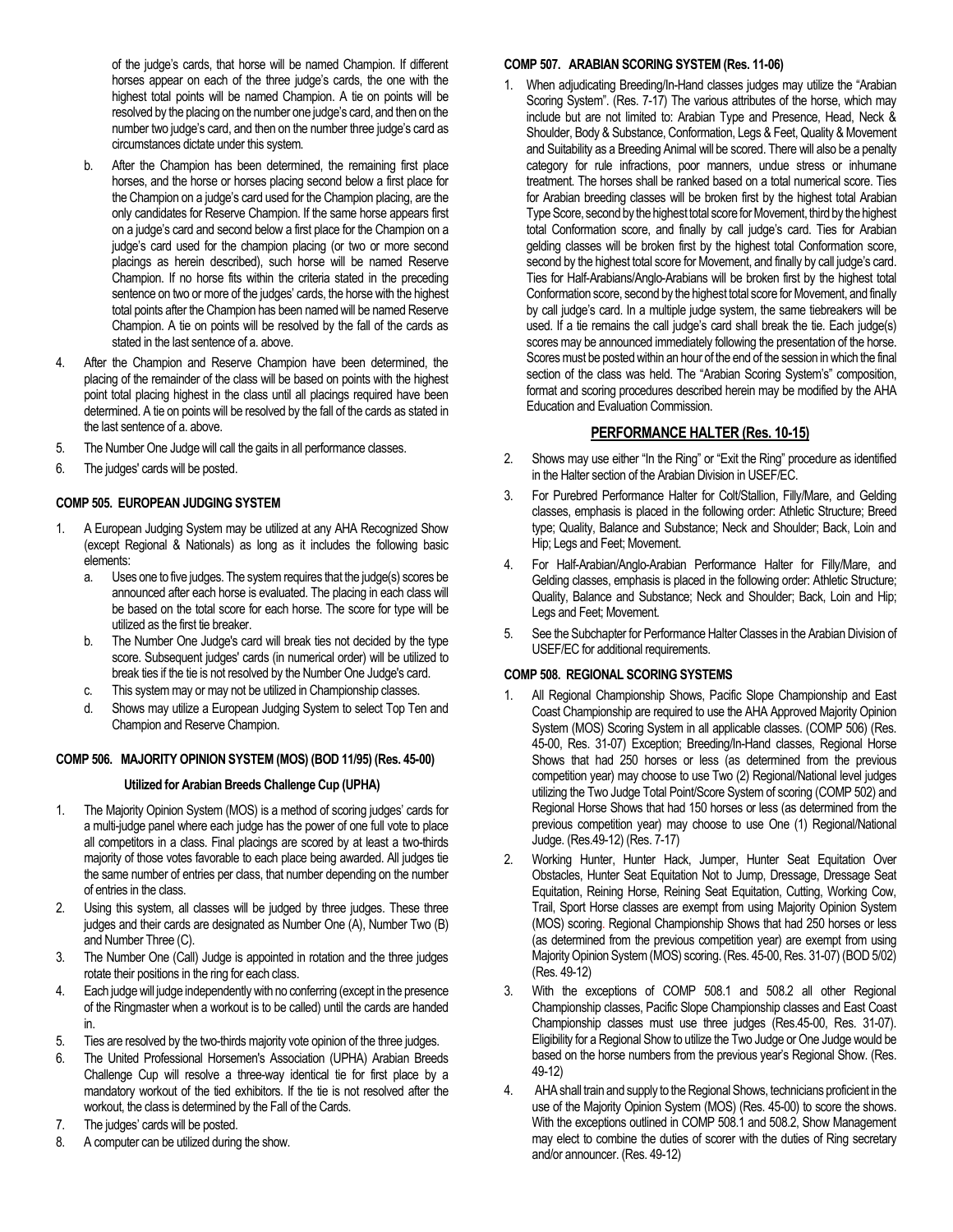- 5. Breeding/In-Hand classes at the Regional level may utilize the scoring systems outlined in COMP 501, 502, 504, 506 or 507. If the "Arabian Scoring System" is utilized, the final placings for Champion, Reserve Champion and Top Five will be determined by the Majority Opinion System (MOS). The score cards will be turned into placings and in turn run through the Majority Opinion System (MOS) to determine the final outcome of the Championship class. (Res. 11- 06) See REQ 215 for class procedure for comparative judging. (Res. 7-17)
- 6. Performance halter horses will be judged using the Arabian Performance Halter Score Card. At Regional Championships utilizing a three-judge panel, the scorecards will be turned into placings and in turn, run through the Majority Opinion System (MOS) to determine the Champion, Reserve Champion and Top Five (BOD 12/20)

### **COMP 509. NATIONAL SCORING SYSTEMS**

- 1. All National Championship Shows are required to use the AHA approved Majority Opinion System (MOS) (Res. 45-00, Res. 31-07) Scoring System in all applicable classes. (COMP 506)
- 2. Breeding/In-Hand (Res.11-06), Performance Halter, Working Hunter, Hunter Hack, Jumper, Hunter Seat Equitation Over Obstacles, Hunter Seat Equitation Not to Jump, Dressage, Dressage Seat Equitation, Reining Horse, Reining Seat Equitation, Cutting, Reined Cow, Working Cow, Trail, and Sport Horse (BOD 11/01) classes are exempt from using the Majority Opinion System (MOS) (Res. 45-00, Res. 31-07) (BOD 5/02) Exceptions: Performance Halter – when utilizing a three-judge panel. (BOD 12/20)
	- a. Breeding/In-Hand classes will use the Majority Opinion System (MOS) or the Three Judge System. For comparative judging, seeREQ 215 for class procedure. (Res. 7-17)
	- b. For Performance Halter, see COMP 508.6 and adjust for a Top Ten placing.
- 3. AHA shall train and supply to the National Shows, technicians proficient in the use of the Majority Opinion System (MOS) (Res. 45-00, Res. 31-07) to score the shows.
- 4. When utilizing a five-judge panel, all Breeding/In-Hand classes judges will use the "Arabian Scoring System" in the qualifying sections. See USEF/EC rules. For the final comparative Breeding/In-Hand Championships, judges' individual score or placing cards will be given to show management for tabulation. Final placing shall be determined by combining all five judge's cards using the table below: (Res. 7-17)

| 1st place = 120 $4th$ place = 78   |                  | $7th$ place = 45 | $10th$ place = 21 |
|------------------------------------|------------------|------------------|-------------------|
| $2nd$ place = 105 $5th$ place = 66 |                  | $8th$ place = 36 |                   |
| 3 <sup>rd</sup> place = 91         | $6th$ place = 55 | $9th$ place = 28 |                   |

- a. In the event of a tie, Judge no. 1 is the first tiebreaker; if judge no. 1 did not use any of the tied horses, then judge no. 2 becomes the tiebreaker judge; if judge no. 2 did not use any of the tied horses, then judge no. 3 is used, etc., until the judge is found that used at least one of the tied horses.
- b. This method, and only this method, is used to break all ties in the Breeding/In-Hand finals.
- For comparative judging, see REQ 215 for class procedure.
- 5. High/Low Elimination System (Res. 23-03): The Reining Horse and Trail Horse Classes at the U.S. National Championship Show will use the High/Low Elimination System to score each class. The High/Low Elimination System **may** be used for Breeding/In-Hand and cattle classes when using the Arabian Scoring System at the U.S. and Canadian National Championship Shows to score each class. (BOD 11/08) (Exception 609.6)
	- a. One high score and one low score from the judges of each class will be eliminated (Reined Cow is a total of both phases) and the three remaining scores will be totaled to determine the placings in the class.
	- b. To offset the cost of the additional two judges, a Judge's Fee may be assessed to each entry determined by the U.S. National Show Commission. The Working Western Committee will provide input for the judge's fee on the Working Western classes.
- 6. The method of scoring Breeding/In-Hand will be designated in the Omnibus for each National Championship Show. (Res. 7-17)

## **COMP 510. DISPENSATION**

- 1. Dispensation: (Res. 20-13, Res. 7-17)
	- a. That any AHA Recognized Competition (with the exception of Regionals and Nationals) may be able to apply for dispensation from using the Scoring Systems in COMP 501 through 507.
	- b. That said competition applying for dispensation must state which Scoring System they wish to use.
	- c. That the application must be submitted to the AHA office 60 days prior to the start date of the competition (to be on an official form that includes a check list). The application must state compelling reasons for dispensation for the competition and/or AHA. The Competition Advisory Committee, in conjunction with the Sr. Director of Competitions and the Judges & Stewards Commissioner, will review the application and verify all necessary requirements have been fulfilled to warrant approval. Should dispensation be disapproved, the competition may appeal to the AHA Executive Committee.
	- d. If another system is granted (not found in the AHA Handbook) those judging rules must be included in the competition's prize list.
	- e. In the event that any comparative judging system is used, the procedure in REQ 215 must be adhered to.
	- f. Dispensation shall be done on a competition by competition basis and approval one year does not guarantee future approvals for said competition. Any competition who files an application and is denied dispensation but uses any other method of adjudication and not those found in COMP 501 through 507, will not have their Breeding/In-Hand classes recognized/recorded by AHA.

## **COMP 6 - SHOW REPORTING**

## **COMP 601. JUDGES AND SHOW MANAGEMENT REPORTS**

- 1. The "Judges Show Report" form and the "Show Committee's Evaluation of Judge" form are included in the show packet sent to the show contact. They must be returned to the Judges and Stewards Commissioner.
- 2. Judge's Show Report Form.
	- a. It is the responsibility of Show Management to provide the judge(s) with these forms before the conclusion of the show.
	- b. All judges must complete and sign this form and return to the Judges and Stewards Commissioner.
- 3. Show Committee's Evaluation of Judge Report Form.
	- a. Complete a separate form for each judge at the show.
	- This evaluation must be completed and signed by the Manager of the show and returned to the above address.

## **COMP 602. AHA CLASS LIST**

- 1. The AHA Class List will be available on the AHA website indicating correct Class Codes.
- 2. This list, in class sequence order, shall supersede any statements concerning designated classes that qualify for Regional and National Championship classes in the prize list.
	- a. This does not affect USEF/EC Championship eligibility.
	- b. This does not affect classes listed in the individual show's prize list requiring specific placings to "show back" into Championship classes.

## **COMP 603. SHOW & EVENTS RESULTS REPORTING**

- 1. All COMPLETE and CORRECT Show and Event Results Reports must be received by AHA on official Results Forms (or computer print outs including all required information) and postmarked/electronic transaction dated no later than 15 calendar days after the close of the show. (Res. 7-93) Show and Event results must be sent by certified mail returned receipt or signature delivery confirmation. (BOD 11/01) Complete results include cover sheet, results, all applicable fees, membership, single event memberships, memberships paid at the show or event, including Regional Shows and events, horse, owner, rider and trainer lists and all other pertinent information.
- 2. All show results must be submitted electronically. Those shows that do not submit results in an acceptable electronic format will be assessed an office fee in the amount of \$50. Contact the Competition Records Department at the AHA office for complete details. You must also submit a hard copy along with your electronic transfer.